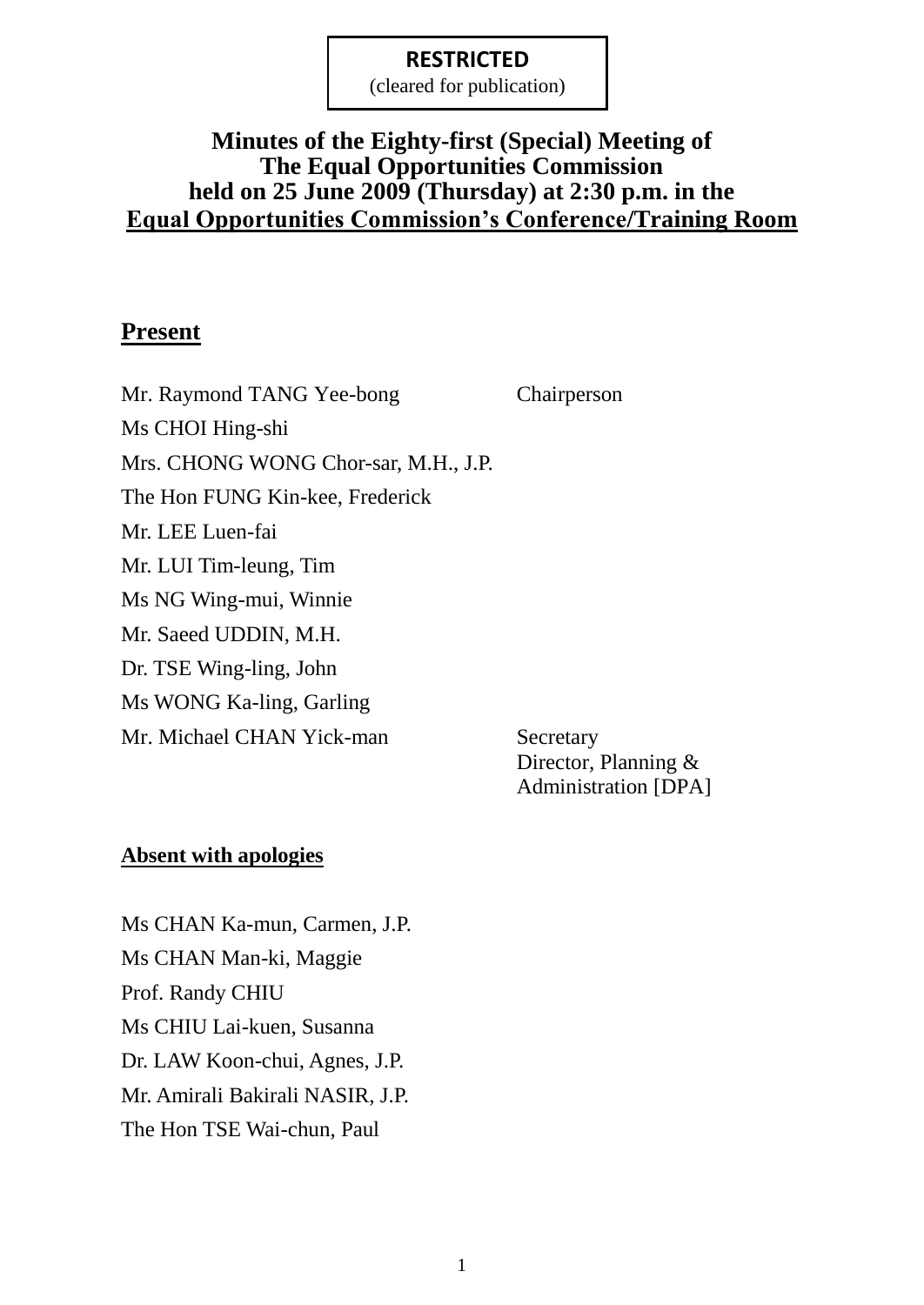(cleared for publication)

# **In attendance**

Mr. Herman POON Lik-hang Chief Legal Counsel [CLC]

Mr. Joseph LI Siu-kwai Director, Operations [D(Ops)] Dr. Ferrick CHU Head, Policy and Research [HPR] Ms Shana WONG Head, Corporate Communications and Training [HCCT] Miss Gloria YU Senior Equal Opportunities Officer, Administration & Personnel [SAP]

# **I. Introduction**

1. The Chairperson (C/EOC) welcomed and thanked all Commission Members (Members) to the  $81<sup>st</sup>$  Meeting which was a Special Meeting convened to discuss the Code of Practice on Employment under the Race Discrimination Ordinance (RDO).

2. Apologies for absence were received from Ms Carmen CHAN Ka-mun, J.P., Ms Maggie CHAN Man-ki, Prof. Randy CHIU, Ms Susanna CHIU Lai-kuen, Dr. Agnes LAW Koon-chui, J.P., Mr. Amirali Bakirali NASIR, J.P. and The Hon Paul TSE Wai-chun due to being indisposed/clash of meetings/out of town/other business engagements.

3. Before proceeding to the discussion on the Code of Practice on Employment under the RDO, C/EOC informed Members that there were two documents tabled for Members' reference, namely a confidential letter dated 4 June 2009 from the Secretary for Constitutional and Mainland Affairs on Report No. 52 of the Director of Audit on the EOC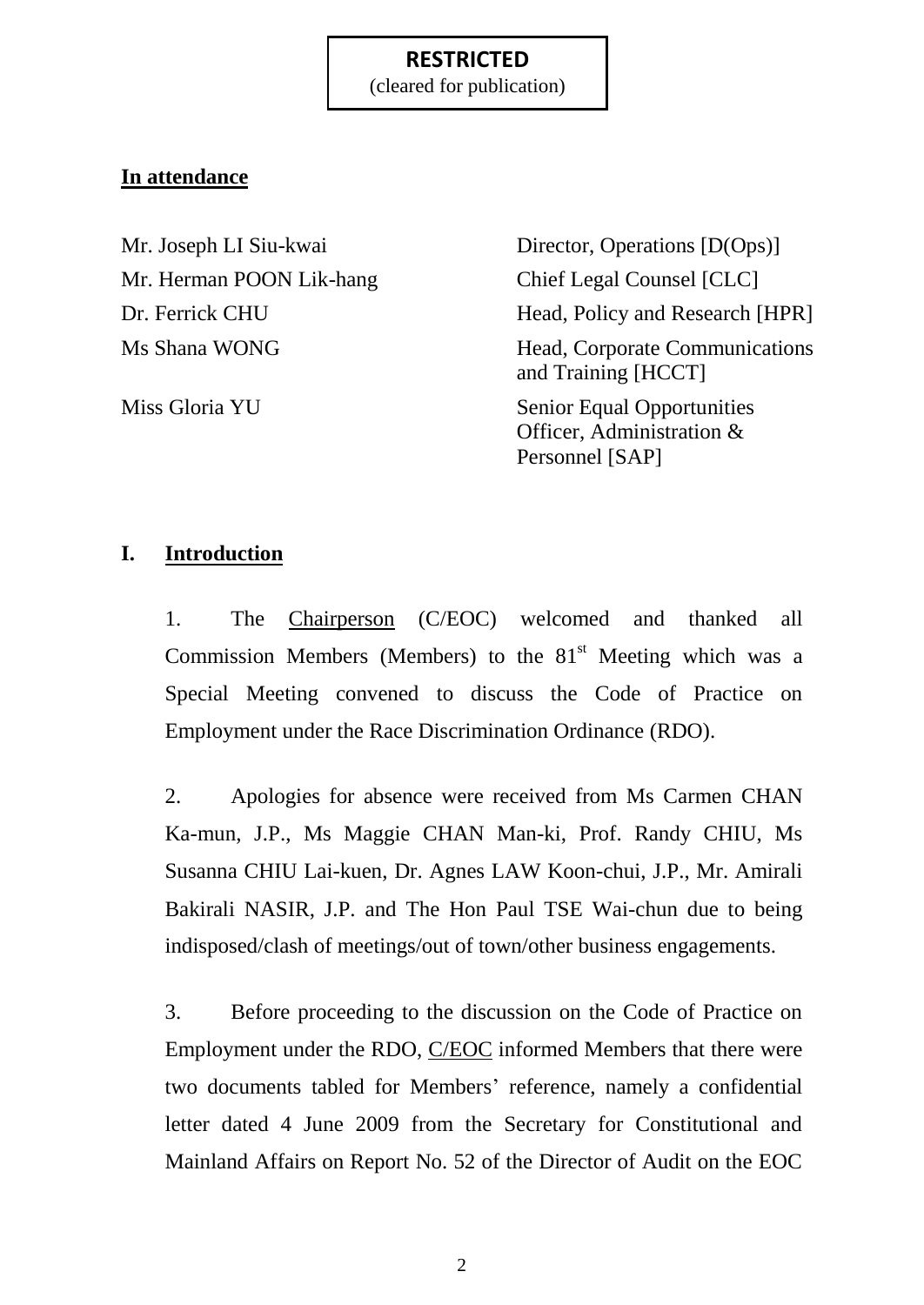(cleared for publication)

and a discussion paper prepared by the EOC office summarizing the views expressed by Members at the  $80<sup>th</sup>$  EOC Meeting held on 18 June 2009 on "Separation of Posts of Chairperson and Chief Executive Officer". Members were reminded to return the confidential letter to the Secretariat before leaving the meeting if they decided not to take it away.

# **II. Code of Practice on Employment under the Race Discrimination Ordinance**

(EOC Paper No. 14/2009, Agenda Item No. 1)

4. C/EOC informed that EOC Paper No. 14/2009 reported to Members on the progress relating to issuing the Code of Practice on Employment (Code) under the Race Discrimination Ordinance (RDO). The views of deputations invited by the Subcommittee on Race Discrimination (Formal Investigations) Rules, Race Discrimination (Investigation and Conciliation) Rules and Code of Practice on Employment under the RDO in the Legislative Council under the House Committee (Subcommittee) and EOC's responses submitted were at Annex I and a marked up copy of the Code, as amended, taking into account the views from deputations was at Annex II to the EOC paper. In addition, a document summarizing the major views and concerns raised in the consultation process of the Code and EOC's responses, with a table showing details of the public consultation meetings held was also tabled for Members' reference.

5. CLC was invited to brief Members on the salient points of the EOC paper and to highlight chapter by chapter the major revisions to the Code since the Board's last consideration and what major suggestions and views received that were not accepted. He went over with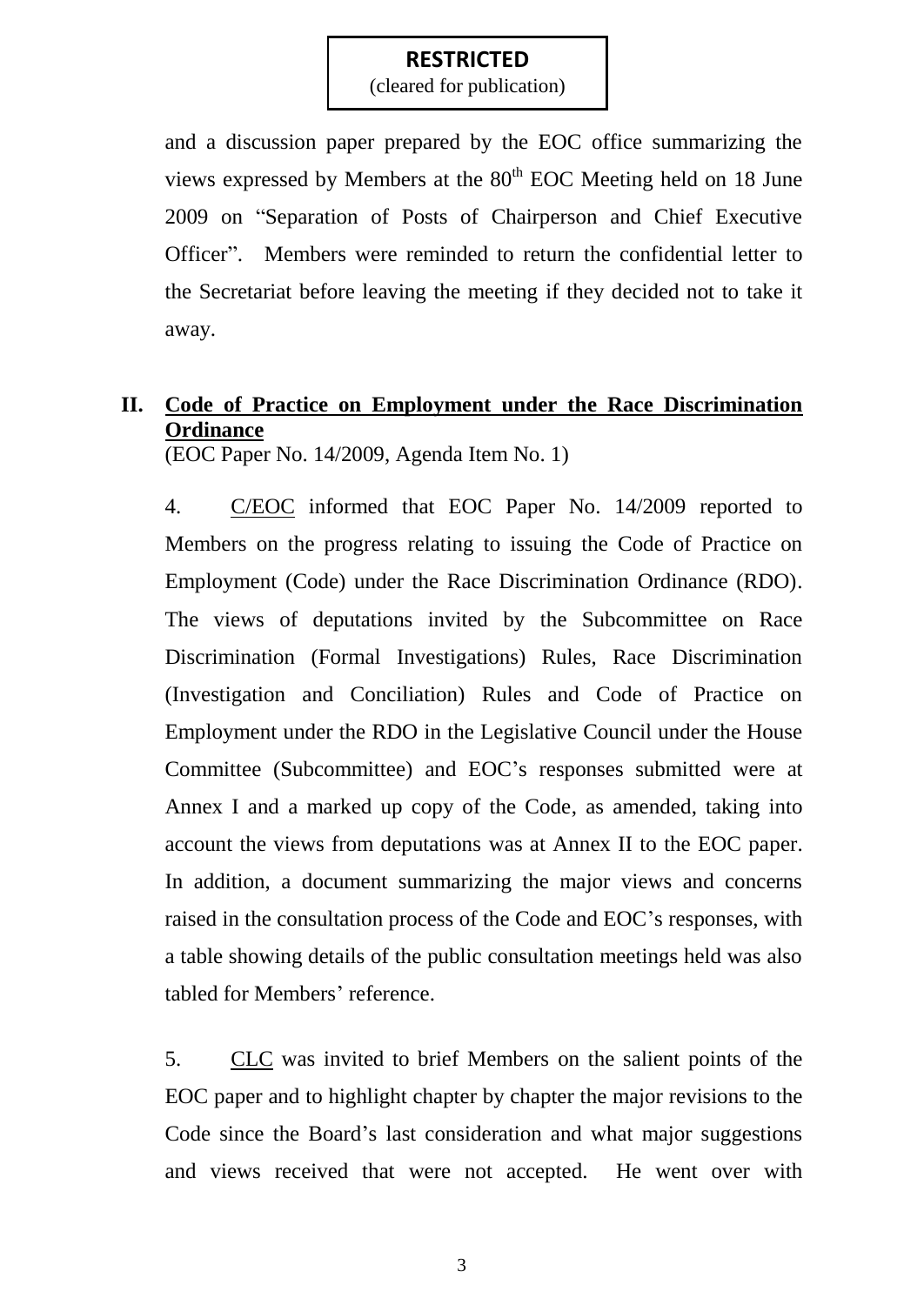(cleared for publication)

Members the major revisions to the Code as marked up in Annex II, major views and suggestions not accepted and the reasons why. He added that, apart from a few exceptions (such as some of the views and suggestions submitted by the Law Society of Hong Kong), the great majority of the views and suggestions received were accepted and incorporated into the amended Code as at Annex II.

6. In response to a question from a Member, CLC said that all the changes in the amended Code at Annex II were on the wordings and the presentation, such as the inclusion of more encouraging wordings to promote racial harmony in the workplace and rearranging the sequence of topics presented (vide paragraphs 4.2.4 and 5.3.14 respectively). These changes did not affect the operation of the relevant law and the basic principle involved.

7. A Member located a missing word in line 2 of paragraph 4.2.5 of the Chinese translation of the amended Code and advised that some of the Chinese translation, such as paragraph 4.2.4 was difficult to understand. She suggested more detailed scrutiny on the Chinese translation. CLC noted her suggestion and responded that much effort had been devoted to improve the wordings to make the Code easier to understand. The LegCo Secretariat had also been assisting in this matter.

8. In response to a question raised by a Member, CLC said that though the equal pay for work of equal value principle had much to do with the Sex Discrimination Ordinance, it also applied to other discrimination ordinances, such as the DDO and the RDO. Although there were suggestions from some lawyers' and employers' groups to

4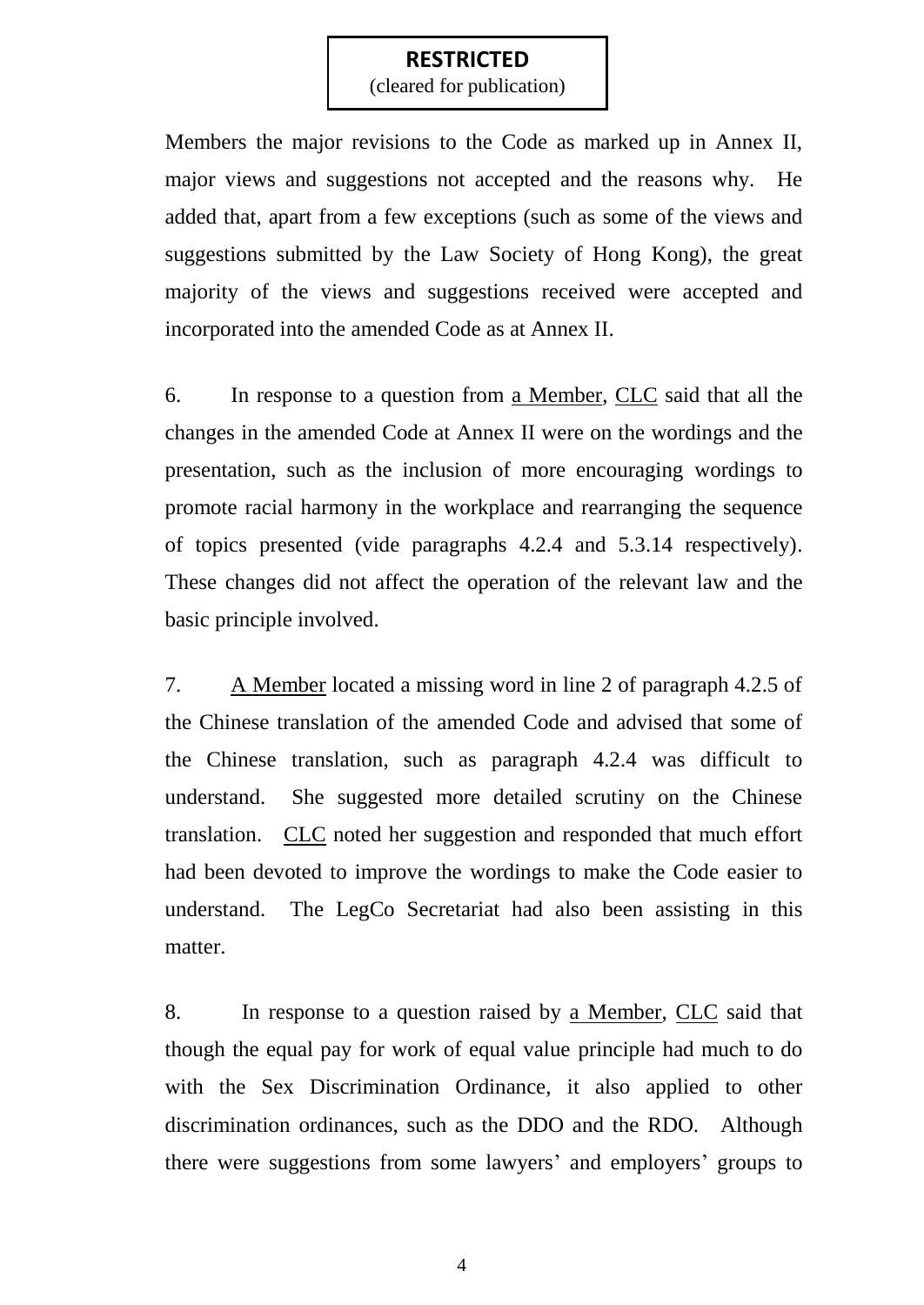(cleared for publication)

delete the relevant paragraphs (paragraphs 5.3.10 (4) to (8)) from the Code, there were also strong voices from other organizations and ethnic minorities' groups to retain them.

### *(Dr John TSE joined the meeting at this juncture.)*

9. In response to a question raised by another Member, CLC said that excluding domestic helpers from the proposed statutory minimum wage bill could be a case of indirect race discrimination. However, as he understood the government had sought legal advice in this respect in drafting the relevant bill, he could not make further comment without the related details. C/EOC added that if there was a related case filed in court, the EOC might be invited to provide views as amicus curiae.

10. On inclusion of more cases to help explain the meaning of race under the RDO, particularly on the topics of Religion and Language in paragraphs 2.2, 2.3 and 5.3.12, Members noted that it would be difficult to do so due to the lack of enforcement experience locally and that there were not many relevant decided cases from overseas. On the other hand, a Member commented that inclusion of cases in the Code could be dangerous as circumstances of specific case could be very unique. He opined that more detailed explanations on the RDO could be given through EOC's education and training programmes instead, with more operational experience.

11. Members raised no further comments. The amended Code as in EOC Paper No. 14/2009 was approved by the EOC Board. It was noted that the Secretary for Constitutional Affairs would move a motion in the Legislative Council for its approval of the Code as amended, with a view